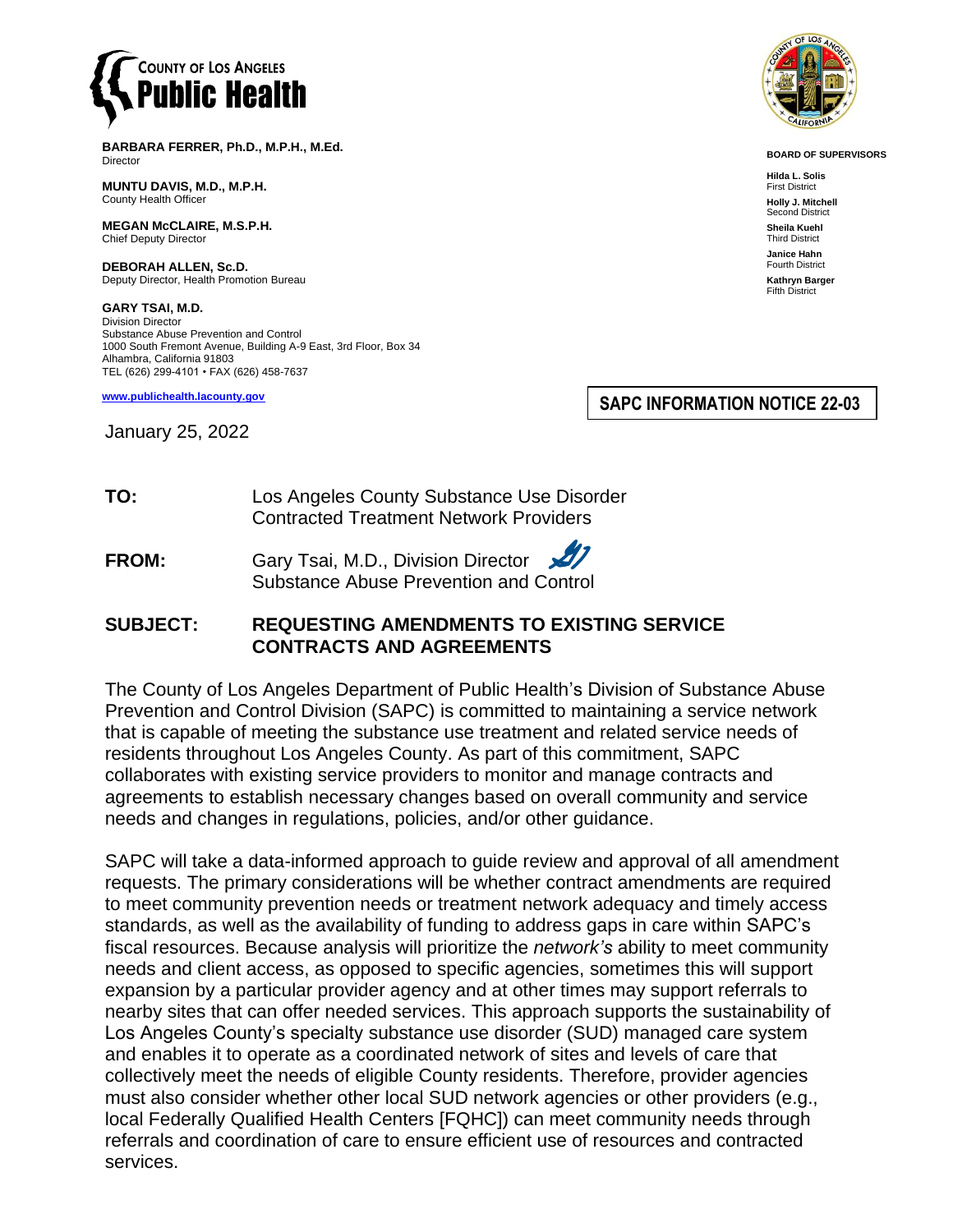SAPC IN 22-03 January 25, 2022 Page 2 of 3

This information notice provides additional guidance on the responsibilities and steps that provider agencies must take when requesting an amendment to a contract and/or agreement. These changes include, but are not limited to, funding adjustments, addition/removal of service sites, addition/removal of services, and any other requests that impact the delivery of services or the provisions of the contract/agreement. Providers are required to justify all requests with relevant data that supports the need for additional services and/or sites. Justifications must include needs assessments for the services provided that clearly show a need of the requested services as outlined herein.

## **CRITERIA FOR APPROVAL OF AMENDMENT**

Providers must include supporting data and a justification as part of any requests and/or amendments to be considered. In addition to the requirements listed below, all requests for increase funding are submitted to availability of funds and funding guidelines, including those that limit the funding of for-profit providers. All amendments will be reviewed and approved based on the following requirements:

| <b>Criteria</b>                  | <b>Review Criteria</b>                                                                                                                                                                                                                                                                                                                                                                                                                                                 |
|----------------------------------|------------------------------------------------------------------------------------------------------------------------------------------------------------------------------------------------------------------------------------------------------------------------------------------------------------------------------------------------------------------------------------------------------------------------------------------------------------------------|
| <b>Performance</b>               | Provider is successfully implementing corrective action plans on non-<br>$\bullet$<br>compliance issues on all SAPC and non-SAPC compliance<br>audits/reviews.                                                                                                                                                                                                                                                                                                         |
|                                  | Provider has satisfactorily responded to all compliance monitoring<br>$\bullet$<br>requests in a timely manner.                                                                                                                                                                                                                                                                                                                                                        |
|                                  | Provider and provider's staff are in good standing in relation to all<br>$\bullet$<br>relevant regulations.                                                                                                                                                                                                                                                                                                                                                            |
|                                  | Successful completion and application of program standards based<br>$\bullet$<br>on feedback from Substance Abuse Service Helpline (SASH)/Client<br>Engagement and Navigation Services (CENS) representatives,<br>Service and Bed Availability Tool (SBAT) update data, and Key<br>Performance Indicator (KPI)/Sage data and views.<br>Feedback on provider agency performance received from<br>$\bullet$<br>stakeholders (e.g., clients, SASH, CENS, other agencies). |
| <b>Community</b><br><b>Needs</b> | Amendment supports needed community services in under-served<br>٠<br>areas and/or populations based on current contracted network<br>services.                                                                                                                                                                                                                                                                                                                         |
|                                  | Overall service utilization service rates and data that show needed<br>$\bullet$<br>services/capacity in targeted areas.                                                                                                                                                                                                                                                                                                                                               |
|                                  | Provider agency justification of services and community need in a<br>$\bullet$<br>specific geographic area or within a particular population.                                                                                                                                                                                                                                                                                                                          |
| <b>Utilization</b>               | No outstanding monies owed to the County without a repayment plan.<br>$\bullet$<br>Availability of County funds to support that service or change.<br>$\bullet$                                                                                                                                                                                                                                                                                                        |
|                                  | Contract utilization percentage of at least 70%.<br>$\bullet$                                                                                                                                                                                                                                                                                                                                                                                                          |
|                                  | Corporate status is in good standing and funding guidelines support<br>$\bullet$<br>service.                                                                                                                                                                                                                                                                                                                                                                           |